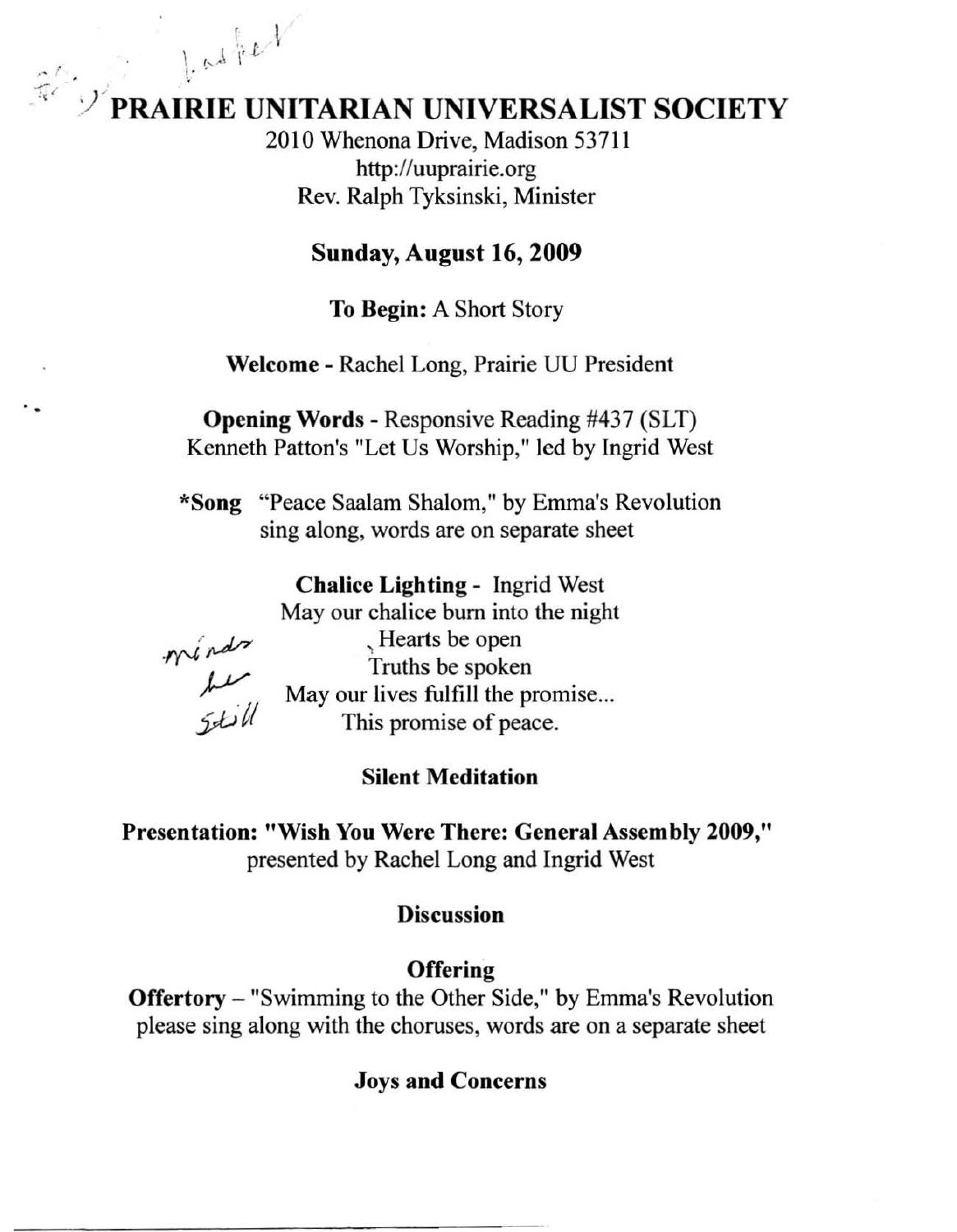#### Introduction of Guests and Visitors

**•** 

#### Announcements

Additional announcements are in your order of service

\*Hymn # 368 (SLT) - "Now Let Us Sing" Aileen Nettleton, accompanist

Closing Words - Ingrid West from Dr. Seuss's Oh the Places You'll Go

• Stand

*Welcome to our service! We are glad you are here. Many thanks to all who contributed to making this service possible. Please join us after the service for coffee and fellowship.* 

#### **Announcements**

Green Tip of the Week Keep your home cool in the dog days of summer. If using air conditioning, set the temperature at 78 degrees Fahrenheit or higher. If you do not want to come home to a hot house, consider purchasing a programmable thermostat. Alternatively, cool your home with portable fans, which use only IKw per hour (compared to a central air system which uses 10 Kw per hour.) During cooler mornings and evenings, open your windows to cool your home. During the hot part of the day, keep windows and curtains closed to keep out hot sunlight and reduce the load on your air conditioner.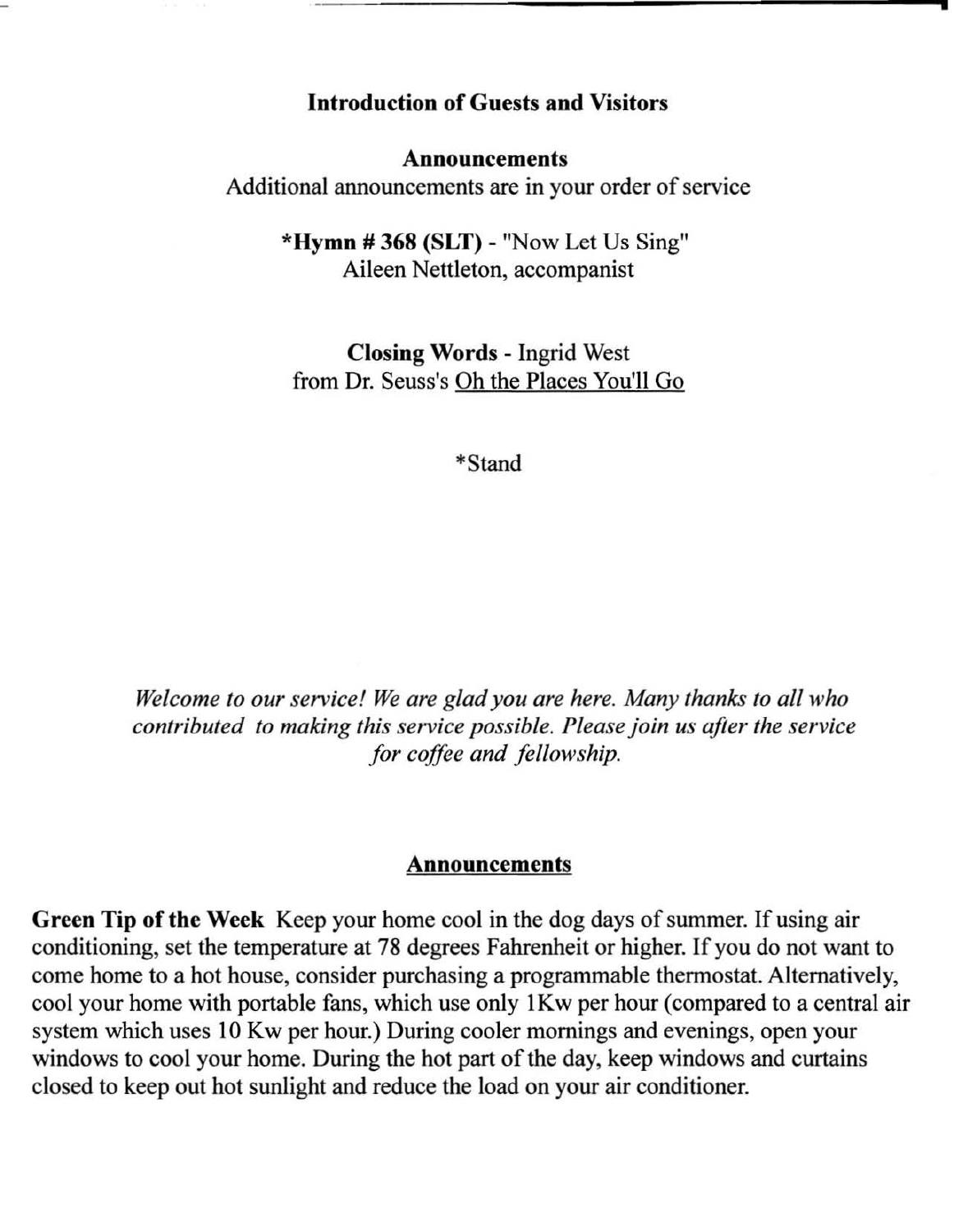Basement Progress The flooring in the entire basement will be redone with linoleum during the weeks of August 23rd and 31st. This material is a green alternative and has the benefit of not needing to be waxed. Volunteers will be needed to move RE furniture and materials out of the office and classrooms into the large room ahead of the first work-week; back into those areas for Sunday the 30th; out of the large room after classes are done on Sunday; and putting everything in order on Saturday Sept 5th. And, new windows have been ordered for the basement, with installation still to be scheduled (likely in September or October).

Prairie Book Club dates and books The Prairie Book Club meets once a month to discuss a book over potluck lunch after the service. Here are the upcoming books and the dates they will be discussed: Sunday August 23rd, Harbor Lights by Sherryl Woods; Sunday September 20th, 1491: New Revelations of the Americas Before Columbus, by Charles C. Mann; and Saturday, October 24th (at the retreat,) What Was She Thinking: Notes on a Scandal, by Zoe Heller.

Spanish Speaker's Potluck The next Spanish Speaker's potluck will be Tuesday, September 15th at 6:30 pm at the home of Mary, Andy, and Jake Somers, 4467 Crescent Road in Fitchburg. Please call the Somers at 276-8397 for directions, or Rosemary Dorney at 238- 4382 for more information.

Movie Group Prairie's Film Group will meet Thursday, August 20, at 7:00 pm to view "The Cats of Mirikatani." From the movie website, "Eighty-year-old Jimmy Mirikitani survived the trauma of WW[) internment camps, Hiroshima, and homelessness by creating art. But when 9/11 threatens his life on the New York City streets and a local filmmaker brings him to her home, the two embark on a journey to confront Jimmy's painful past. An intimate exploration of the lingering wounds of war and the healing powers of friendship and art, this documentary won the Audience Award at its premiere in the 2006 Tribeca Film Festival. " Please bring snacks to share. Future films are: Sept  $17 -$  "When the Levees Broke" (part 1) and Oct  $15 -$  "Black Narcissus."

Long Range Planning News The Long-Range Planning Committee is gearing up for a yearlong congregational exploration of ministry and ministerial relationships, and specifically the topic of whether to call a settled minister. Stay tuned for announcements and events - and feel free to contact any of the Committee members with your thoughts. Members are Robyn Perrin (chair), Ken Skog, Aileen Nettleton, Christina Klock, and Mary Mullen. The next meeting of the Long-Range Planning Committee will be Tuesday, Sept. I at 6:00 pm at Prairie.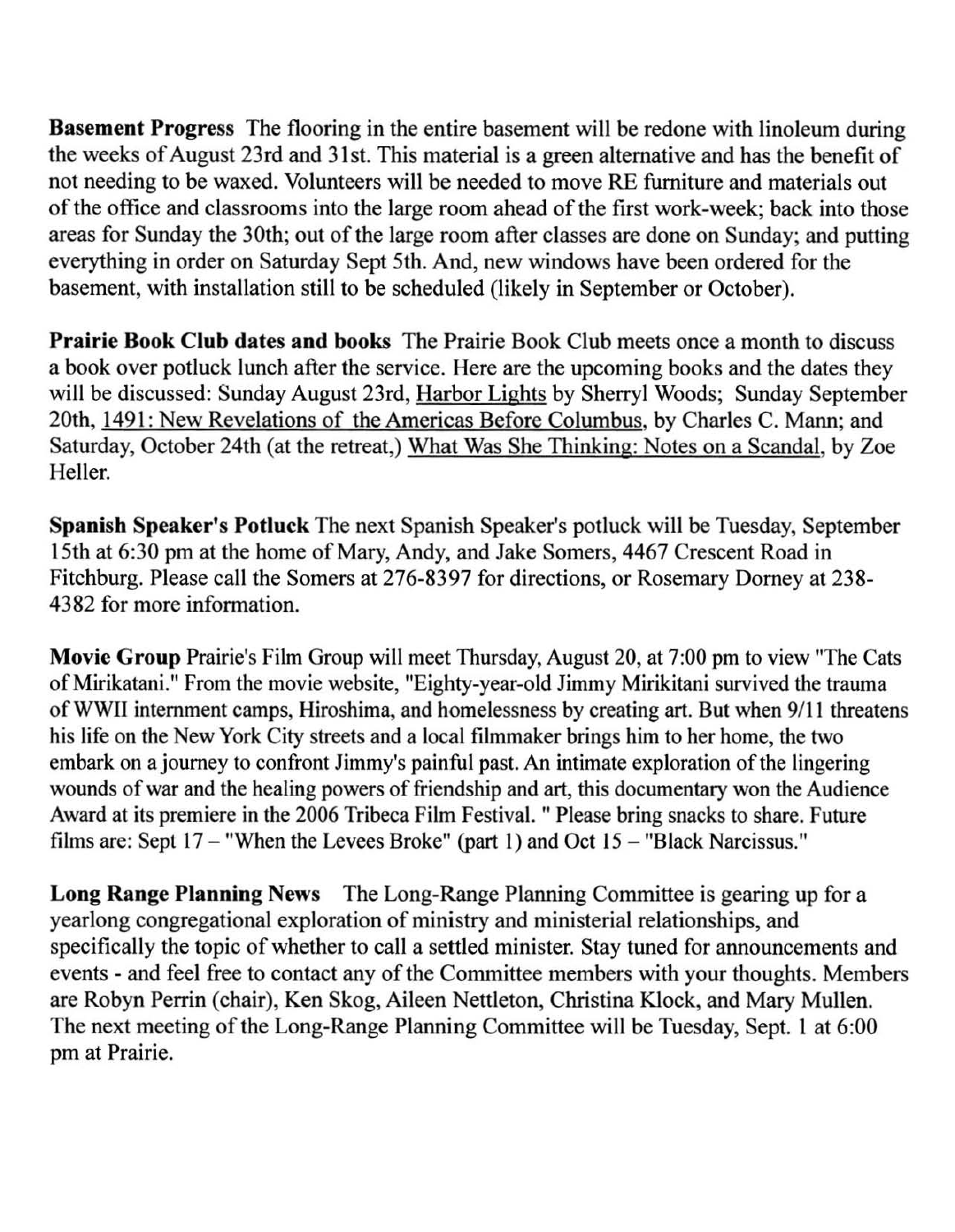#### Prairie Calendar

Wednesday. August 19.2009 - 7:00 pm - Caring committee meets.

Thursday, August 20, 2009 - 7:00 pm - Movie Group meets to view "The Cats of Mirikatani."

#### **Sunday, August 23, 2009**

10:00 am - "Elements of Nature," an intergenerational service presented by Rev. Selena Fox. II :45 am - Prairie Book Club meets to discuss Harbor Lights by Sherryl Woods.

#### Tuesday. August 25. 2009

2:00 pm - Prairie Elders meet at Oakwood. Topic: protecting civil discussion in health care reform.

Wednesday, August 26, 2009 - 7:00 pm - Program Committee meets at Prairie.

#### **Sunday, August 30, 2009**

10:30 am - service - "Ingathering and Water Ceremony," presented by Rev. Ralph Tyksinski. 12:00 noon: Summer Splash RE Pool Party.

Tuesday, September 1, 2009 - 6:00 pm - Long Range Planning Committee meets.

#### Saturday, September 5, 2009

8:00 am - 12 noon: UU Blood Drive at JRUUC. Contact Gordon Cunningham for details. 9:00 am - Prairie WOW group meets for breakfast potluck at Prairie.

#### Sunday. September 6. 2009

10:00 am - service - "Labor Day: Key Issues Facing Workers Under the Obama Administration," presented by Prof. Frank Emspak.

11:45 am - Humanist Union meets for a picnic at Marlborough Park. Rain location: Prairie UU.

#### Sunday. September 13. 2009

10:00 am - service - "Honoring Your Elders," presented by Erin Bosch and Rebecca Malke. II :45 am - Prairie Board meeting & potluck.

#### Tuesday. September IS. 2009

6:30 pm - Spanish Speaker's Potluck at the home of Mary and Andy Somers.

Wednesday. September 16. 2009 - 7:00 pm - Program Committee meets at Prairie.

#### Thursday. September 17. 2009

7:00 pm - Movie group meets to view "When the Levees Broke."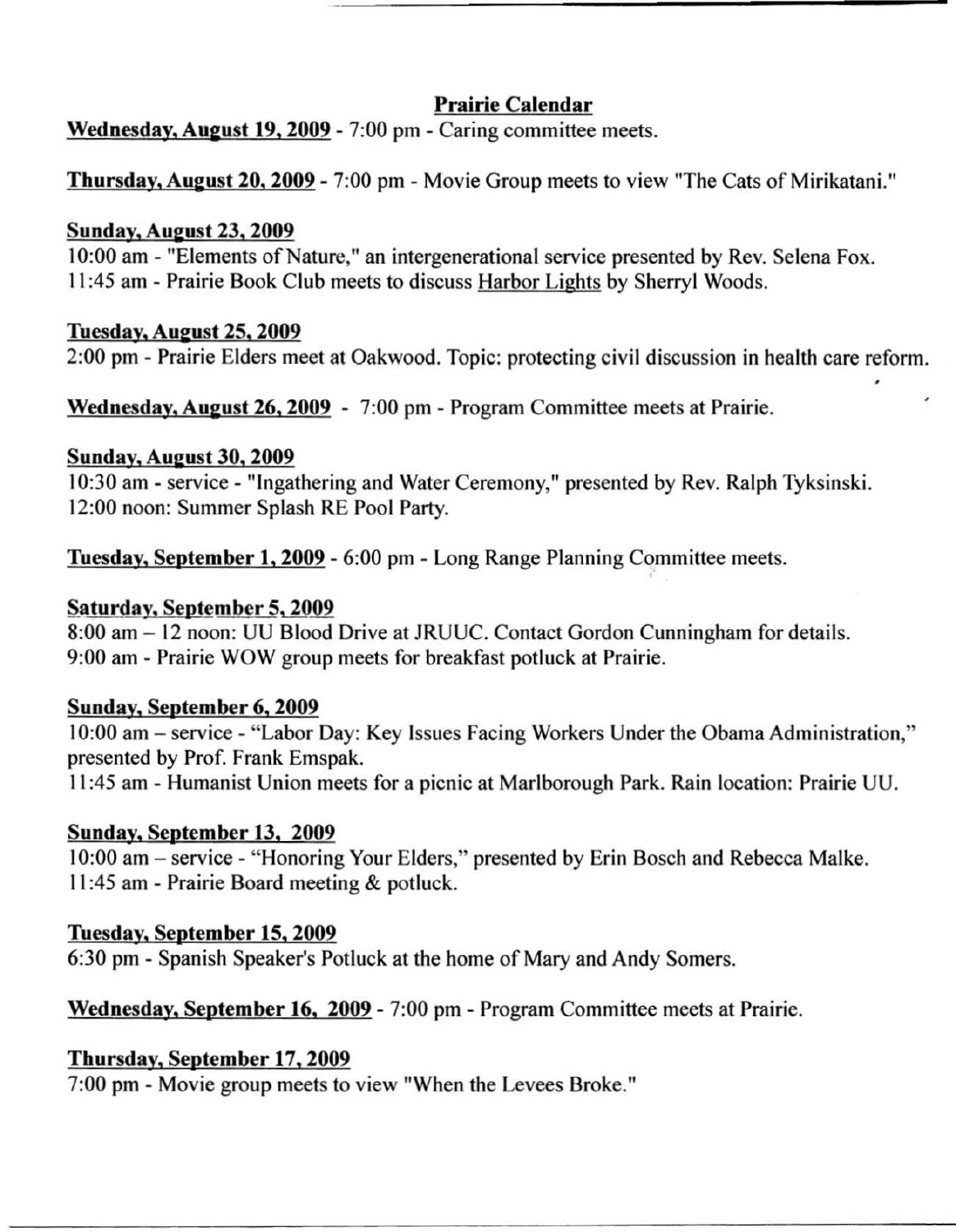## Peace Salaam Shalom

2-part round with obligato parts I & II Words and Music: Pat Humphries and Sandy Opatow



#### obligato I verses: Suggested Form:

- 
- 
- 3) We can live in peace
- 4) Jerusalem Ramallah in Tel Aviv in Washington
- 5) in Hebron in Kabul in Lebannon in New York City
- 
- 

- 1) We believe in peace a) 1st X solo voice sing round (8m.)<br>
2) We will work for peace b) 2nd X others join, sing round in the
	- b) 2nd X others join, sing round in two parts until end
	- c) (optional) starting upbeat to 3rd X, soloist obligato II vary words"shalom. salaam"
	- d) starting 3rd X. soloist sings obligato 1. Y. 1-7
- 6) We believe in peace e) after obligato v.7, soloist joins for tutti last round f) last 2m. slight ritard
	- f) last 2m. slight ritard